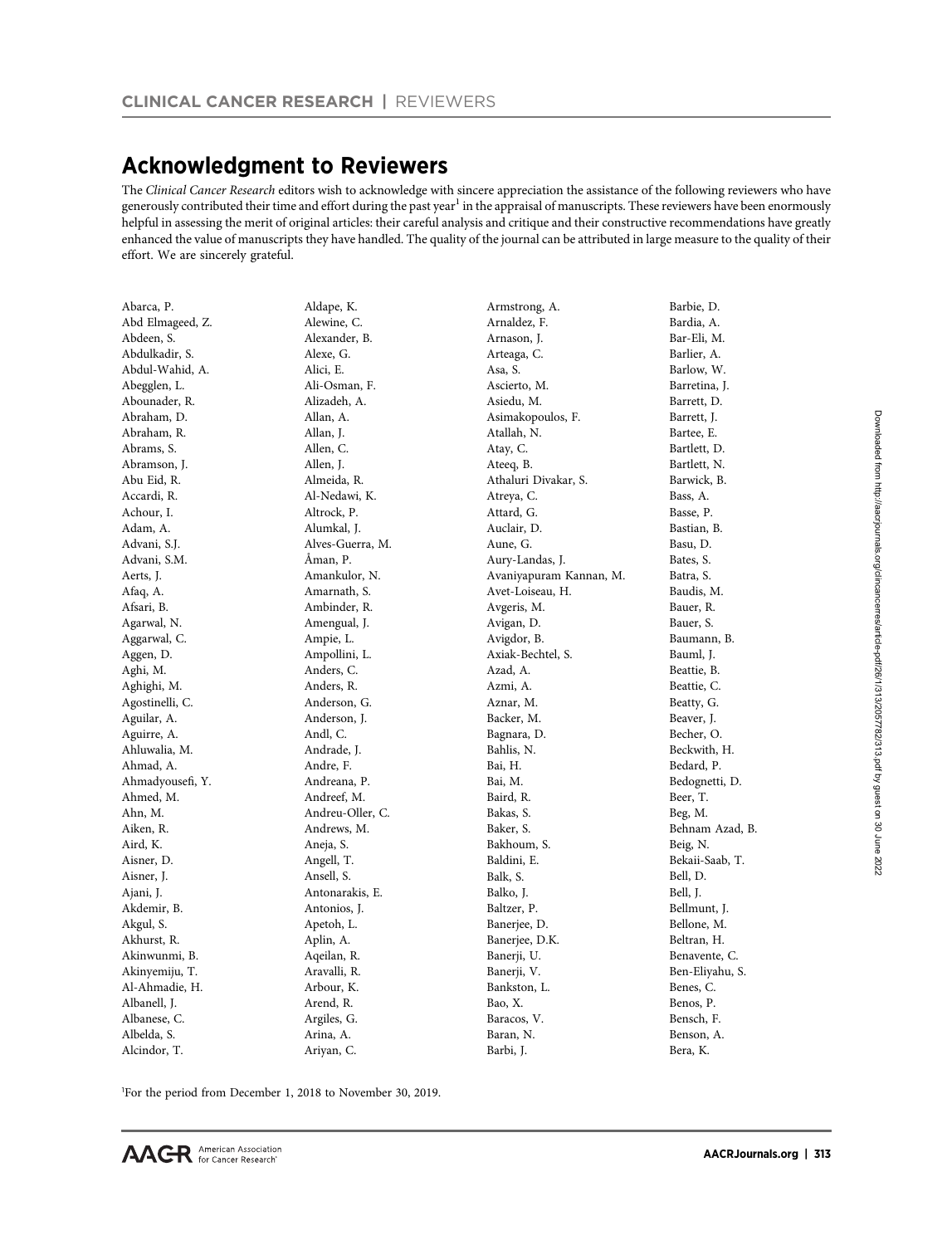Berg, S. Bergom, C. Bergsland, E. Bergstrom, D. Berlin, J. Bernandes, G. Bernard, V. Berns, A. Bernstein, E. Berstad, M. Bertino, J. Bertoni, F. Berwick, M. Betts, B. Beumer, J. Bezman, N. Bhakat, K. Bhalla, K. Bhardwaj, N. Bhargava, R. Bhat, J. Bhat, K. Bhatia, S. Bianchi, G. Bianchini, G. Bidard, F. Bies, R. Bifulco, C. Bijlsma, M. Bilen, M. Binder, K. Bindra, R. Birkl e, S. Bishop, J. Bishop, M. Bishop, R. Biswas, S. Bitler, B. Bivona, T. Black, P. Blackman, S. Blaes, A. Blakely, C. Blunt, M. Boddy, A. Bogdanov, A. Bohlander, S. Boire, A. Boise, L. Boix, L. Bojarczuk, K. Boland, G. Bold, R. Bollag, G. Bommi, P. Bonomi, P. Borad, M. Borghaei, H. Boteju, L. Bouchard, R. Bouvet, M.

Bowcock, A. Bowles, D. Bown, S. Bradley, J. Brakenhoff, R. Brana, I. Brantley-Sieders, D. Brastianos, P. Bratman, S. Brekken, R. Brenet, F. Brenner, J. Brenner, M. Brentjens, R. Brindle, K. Brinton, J. Broaddus, R. Brody, J. Brognard, J. Brohl, A. Bronisz, A. Bronte, V. Brosh, R. Brown, J.Q. Brown, J.R. Brown, T. Brownell, I. Brufsky, A. Brugarolas, J. Bruno, R. Brunt, E. Buas, M. Buchbinder, E. Buckanovich, R. Buck-Koehntop, B. Bui, N. Bukowski, R. Bullinger, L. Bulllman, S. Bundschuh, R. Bunn, P. Burdach, S. Burkard, M. Burke, K. Burns, T. Burnstein, K. Burrows, F. Burstein, H. Burtness, B. Butowski, N. Butter field, L. Byers, L. Cahill, D. Cai, H. Cairncross, J. Cairns, J. Calderaro, J. Calin, G. Callahan, M. Calvisi, D. Campana, L.

Campbell, J. Campbell, P. Camphausen, K. Campian, J. Caner, A. Cao, J. Cao, L. Capelletti, M. Carbone, D. Carbone, E. Carbone, M. Carducci, M. Carew, J. Carlin, S. Carlo-Stella, C. Carroll, W. Carson, W. Caruso, S. Carvajal, R. Carver, B. Casares, N. Casey, P. Cassatella, M. Castañón, E. Castellone, M. Castet, F. Castillo, J. Castro, M. Catanese, M. Catenacci, D. Cavalli, F. Cecchini, M. Celebi, J. Celik, H. Centuori, S. Cervantes, A. Chaft, J. Chaganty, B. Chak, A. Chakravarti, A. Chan, C. Chan, N. Chan, T. Chandarlapaty, S. Chandran, U. Chang, D. Chao, J. Chapman, P. Chapuy, B. Charlson, J. Charo, L. Chatelut, E. Chauhan, A. Chen, Ceshi Chen, Ching-Chow Chen, Cong Chen, G. Chen, H. Chen, K. Chen, Q. Chen, S.

Chen, Xiang Chen, Xiaoyuan Chen, Yen-Lin Chen, Yichao Chen, Z. Cheng, H. Cheng, Z. Cheshier, S. Cheson, B. Cheung, A. Chi, A. Chi, K. Chi, P. Chiao, P. Chibon, F. Chinnaiyan, A. Chinnaiyan, P. Chiocca, E. Chmura, S. Cho, H. Choe, J. Choi, M. Chong, E. Chowdhury, P. Chowell, D. Choy, K. Chua, M. Chung, C. Chung, C.H. Chung, D. Chung, J. Chung, S. Ciardiello, F. Ciarimboli, G. Ciarrocchi, A. Ciccolini, J. Clark, A. Clark, J. Clarke, R. Clay, M. Cleary, J. Cloughesy, T. Coarfa, C. Cobbold, M. Cobbs, C. Cobrinik, D. Cohen, E. Cohn, S. Coleman, R. Coles, A. Colli, L. Collisson, E. Colman, H. Comin-Anduix, B. Conlon, K. Contessa, J. Cook, M. Cook, R. Cools, J. Cooper, L. Cooper, Z.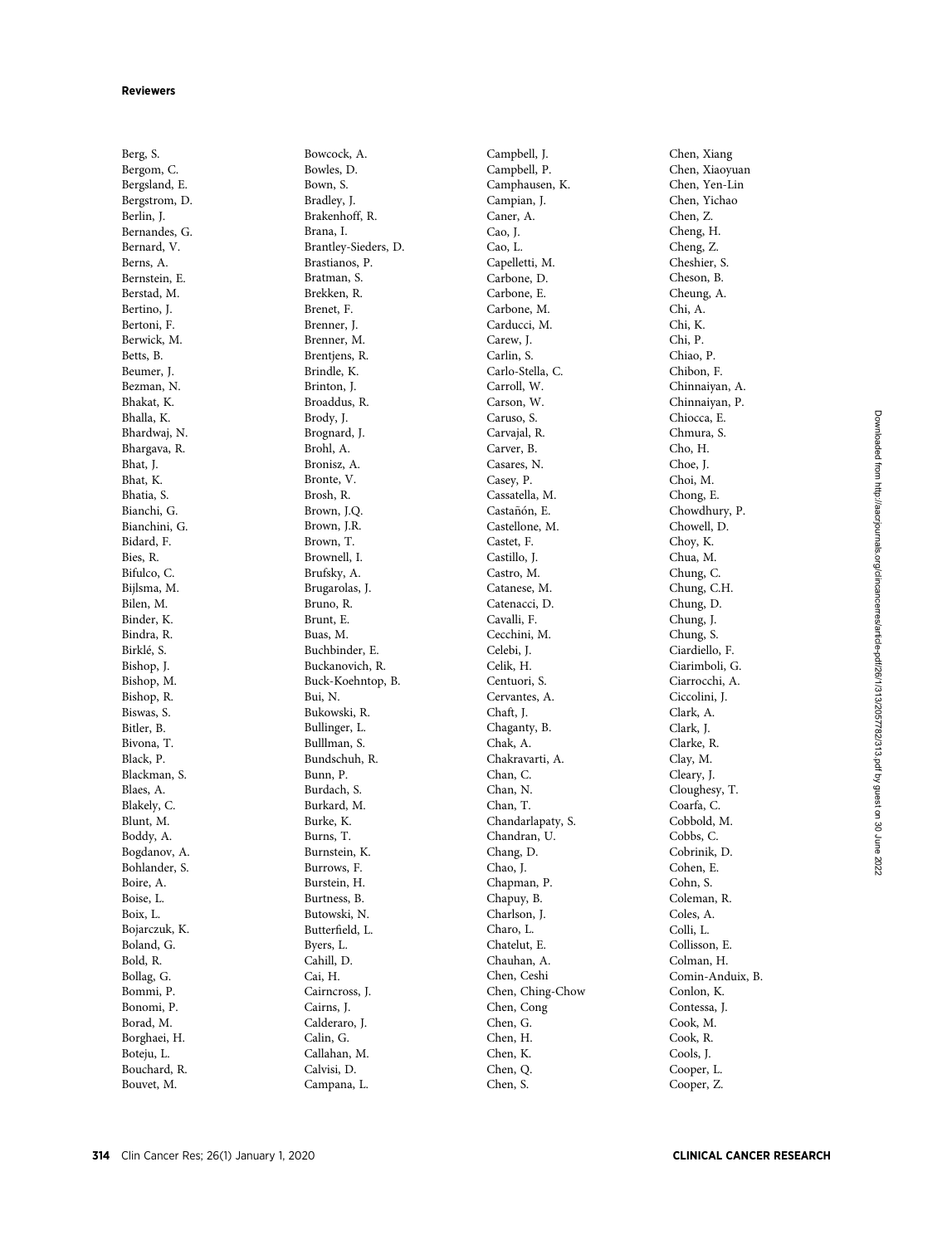Copland, J. Coppes, R. Corcoran, R. Corey, E. Corn, P. Cornelissen, B. Coroller, T. Corrales, L. Cortés, J. Cortot, A. Costa, D. Costa, F. Costa, H. Costa, L. Costantini, D. Costello, J. Cote, G. Coukos, G. Coupland, S. Coussens, L. Cozen, W. Crago, A. Craig, A. Crane, C. Creasy, C. Creighton, C. Crinò, L. Crispino, J. Croessmann, S. Crombie, J. Crowley, J. Cuatrecasas, M. Cuneo, K. Curiel, T. Cymbalista, F. Daaka, Y. Dacic, S. Dadachova, E. Dahiya, R. Dahut, W. Dai, B. Dai, M. D'Alessandro, A. Dalgard, C. Danckwardt, S. D'Angelo, S. Danilov, A. Daniyan, A. Dannenberg, A. Darcy, P. Das, D. Dasari, A. Datta, R. Dauch, D. Daud, A. Davar, D. Davies, F. Davies, M. Davila, E. Davila, M. Davis, F.

Davis, J. de Alwis, D. de Andrea, C. de Bono, J. De Botton, S. De Giorgi, U. de Jong, P. de Jong, S. de Matos Simoes, R. De Palma, M. de Vries, E. DeAngelo, D. Dearling, J. Decker, B. Decker, R. deGroot, J. Dehlendorff, C. Dehm, S. DeLair, D. Delaney, L. DeLaney, T. Delgoffe, G. Demarest, R. Demaria, S. Demicco, E. DeMichele, A. Deming, D. Denduluri, N. Denko, N. Dercle, L. DeRenzo, C. DeRyckere, D. DeSantes, K. Desmedt, C. Deutsch, E. Dewhirst, M. DeZern, A. Dhani, N. Dhodapkar, M. Di Cosimo, S. Di Nicolantonio, F. Diaz-Martin, J. Dickson, M. Diefenbach, C. Dienstmann, R. DiFeo, A. Digumarthy, S. Dimitrakopoulou-Strauss, A. Dimou, A. DiNardo, C. Dinney, C. Divgi, C. Dobrovic, A. Doebele, R. Doloff, J. Done, S. Dong, H. Dong, Y. Donovan, M. Dorff, T. Dorigo, O.

Dotti, G. Dougan, M. Drake, C. Dranoff, G. Drapkin, R. Drenberg, C. Drilon, A. Dronca, R. Dubeau, L. Dubielecka, P. Dubois, S. Dummer, R. Dunleavy, K. Dunn, G. Duran, I. Durante, M. Duska, L. Duval, D. Duvic, M. Duvvuri, U. Dyson, N. Eary, J. Eastham, J. Edwards, J. Efremov, D. Egan, S. Eilber, F. Einstein, M. Eisenstat, D. El Naqa, I. Elamin, Y. Elander, N. El-Ashry, D. El-Deiry, W. Elf, S. Elia, A. Elias, A. Ellis, L. Ellis, M. Ellisen, L. El-Naggar, A. El-Rayes, B. El-Rifai, W. Emens, L. Eng, C. Epstein, A. Epstein-Peterson, Z. Erinn, R. Eshleman, J. Esmaeili, M. Esserman, L. Esteban, R. Esteva, F. Etzioni, R. Evans, M. Evelhoch, J. Ewalt, M. Exner, A. Fakih, M. Falchi, L. Falchook, G.

Falk, R. Fallarino, F. Fan, P. Fan, Y. Faries, M. Farwell, M. Fasching, P. Fassan, M. Fathi, A. Fazio, N. Fecci, P. Federico, S. Feldman, M. Feltquate, D. Feng, F. Feng, S. Fennell, D. Fernandez-Zapico, M. Ferrando, A. Ferretti, E. Ferris, R. Ferrone, S. Ferté, C. Fields, R. Fiering, S. Figg, W. Filbin, M. Fingleton, B. Finn, O. Fiorentino, M. Fisch, K. Fishbein, L. Fisher, P. Flanagan, J. Flowers, C. Floyd, D. Floyd, S. Fong, L. Font de Mora, J. Forconi, F. Foreman, N. Forero, A. Formenti, S. Forner, A. Fortes, P. Franco, S. Frankel, T. Franses, J. Frederick, M. Freedland, S. Freedman, J. Freedman, R. Freeman, B. French, J. Friboulet, L. Friedman, C. Friedman, E. Frigault, M. Fu, L. Fu, X. Fuh, K.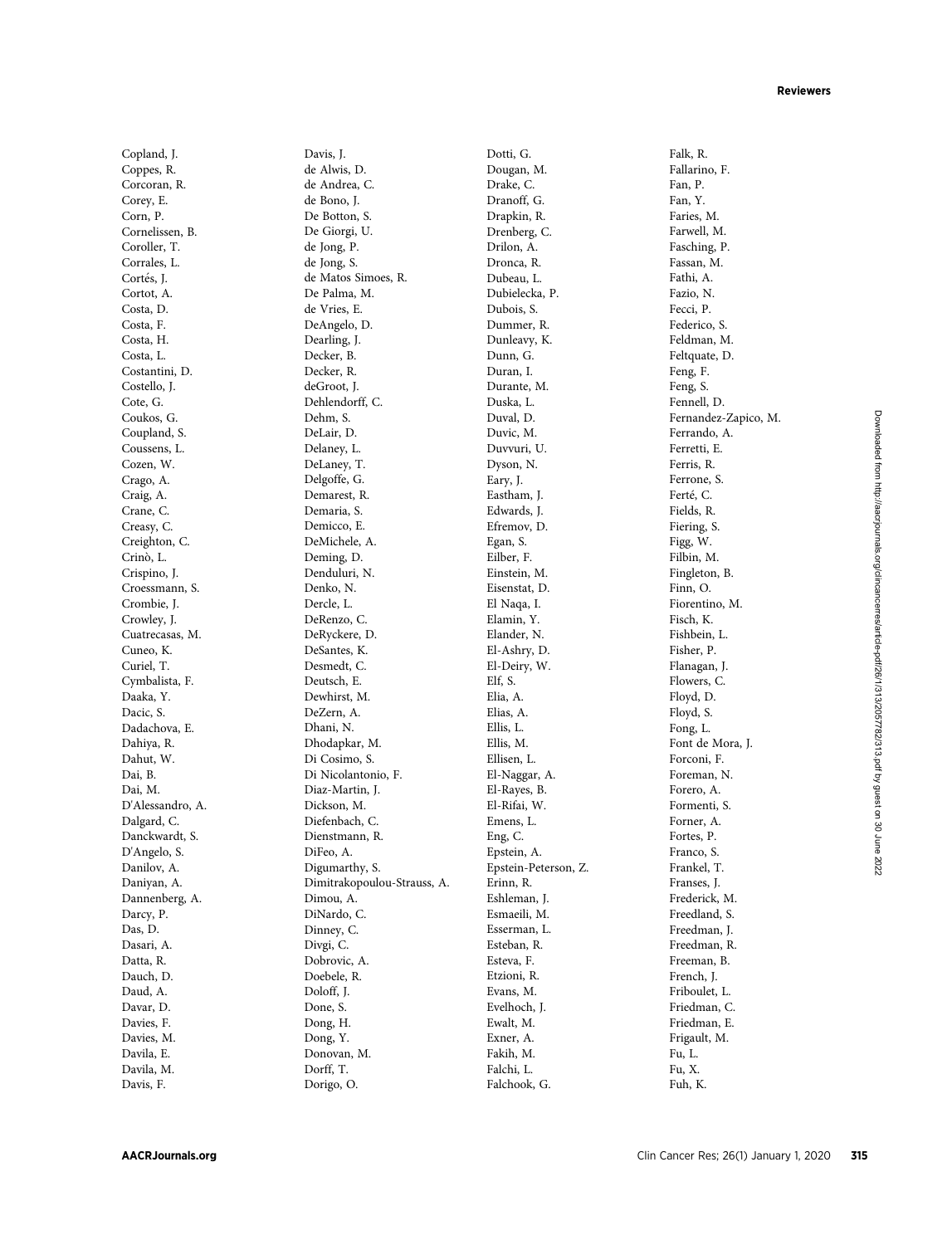Fulda, S. Furic, L. Furman, W. Furukawa, T. Fusco, A. Gabrilovich, D. Gadalla, S. Gade, T. Gadgeel, S. Gainor, J. Gallage, S. Galmiche, L. Galsky, M. Gammon, S. Gandhi, V. Ganesh, K. Ganly, I. Ganz, P. Gao, A. Garassino, M. Garnett, J. Garon, E. Garralda, E. Garzon, R. Gatsonis, C. Gautschi, O. Gee, M. Gelmann, E. Gemmill, R. George, T. Gerber, D. Gershenwald, J. Gerson, S. Gerstner, E. Gerszten, P. Gevaert, O. Geyer, M. Ghia, P. Ghosh, R. Giaccone, G. Giannakakou, P. Giannakis, M. Gianni, L. Gilbert, M. Giles, A. Giles, F. Gilks, B. Gill, S. Gillanders, W. Gillison, M. Gimotty, P. Girard, N. Gisselbrecht, C. Gius, D. Gladson, C. Glatt, D. Gleave, M. Glisson, B. Goel, A. Goel, S. Goetz, M.

Goff, L. Goggins, M. Goldberg, G. Goldberg, S. Goldman, A. Golemis, E. Goncalves, P. Gonda, T. Gondek, L. Gonen, M. Goo, J. Gooding, W. Goodman, K. Gopalakrishnan, M. Gordon, D. Gordon, L. Gore, S. Gottschalk, S. Gough, M. Gounder, M. Govindan, R. Goy, A. Goyal, L. Goyama, S. Goydos, J. Gradishar, W. Grant, S. Grassberger, C. Gray, J.E. Gray, J.W. Green, D. Green, M. Greene, G. Greenleaf, J. Greenlee, H. Gregory, M. Greten, T. Griffith, O. Griffiths, E. Gritsman, K. Grizzle, W. Grkovski, M. Groen, R. Groisberg, R. Gromeier, M. Gros, A. Groshen, S. Grossman, A. Gruber, T. Grupp, S. Gu, J. Guchelaar, H. Guedan, S. Gui, J. Guikema, J. Guillemette, C. Guimaraes, A. Guimarães, A. Guinney, J. Güngör, C. Guo, B.

Guo, Y. Gupta, V. Gupta, V.A. Gustafson, W. Guthrie, K. Gutkind, J. Gutmann, D. Haas, R. Haas-Kogan, D. Haass, N. Haber, P. Haddad, R. Haddad, T. Hadjiiski, L. Hadjipanayis, C. Haffner, M. Haffty, B. Haigis, K. Hakimi, A. Halabi, S. Halberg, R. Halene, S. Hales, R. Hall, N. Hambardzumyan, D. Hamerlik, P. Hanash, S. Hanemann, C. Haq, R. Haraldsdottir, S. Harbour, J. Harding, J. Harnden, K. Harris, C. Harrison, S. Hartman, Z. Harvey, R. Hassan, C. Hassan, I. Hassan, R. Hatt, M. Haura, E. Hauschild, A. Hawse, J. Hayes, D. Hays, J. Haystead, T. Hayward, N. Heaphy, C. Heasley, L. Hebbar, N. Hechtman, J. Heckman, C. Heeschen, C. Heinrich, M. Heitzeneder, S. Held, K. Hellmann, M. Hellstrom, I. Hemann, M. Hemminki, A.

Heng, D. Henick, B. Herbaux, C. Herbst, R. Herman, J. Hernandez-Gea, V. Hernandez-Ilizaliturri, F. Hernando, E. Herold-Mende, C. Hess, K. Heymach, J. Hicks, J. Hidalgo, M. Higgins, M. Hildebrandt, G. Hildebrandt, M. Hilsenbeck, S. Hilton, J. Hindi, N. Hirata, Y. Hirbe, A. Hirsch, F. Hirte, H. Hitchins, M. Hittelman, W. Hochhauser, D. Hodges, R. Hofmann, S. Holdhoff, M. Holford, N. Hollenhorst, P. Hollingsworth, M. Holmen, S. Holmquist Mengelbier, L. Holowatyj, A. Hong, D. Hoppe, R. Horbinski, C. Horn, L. Horvath, L. Horwitz, S. Hosein, P. Hsiao, M. Hsieh, A. Hsieh, J. Hu, S. Huang, F. Huang, H. Huang, J. Huang, L. Huang, R. Huang, Shuang Huang, Sidong Huang, T. Huang, X. Huang, Y. Huber, P. Hughes, T. Huisman, H. Huitema, A. Hung, M.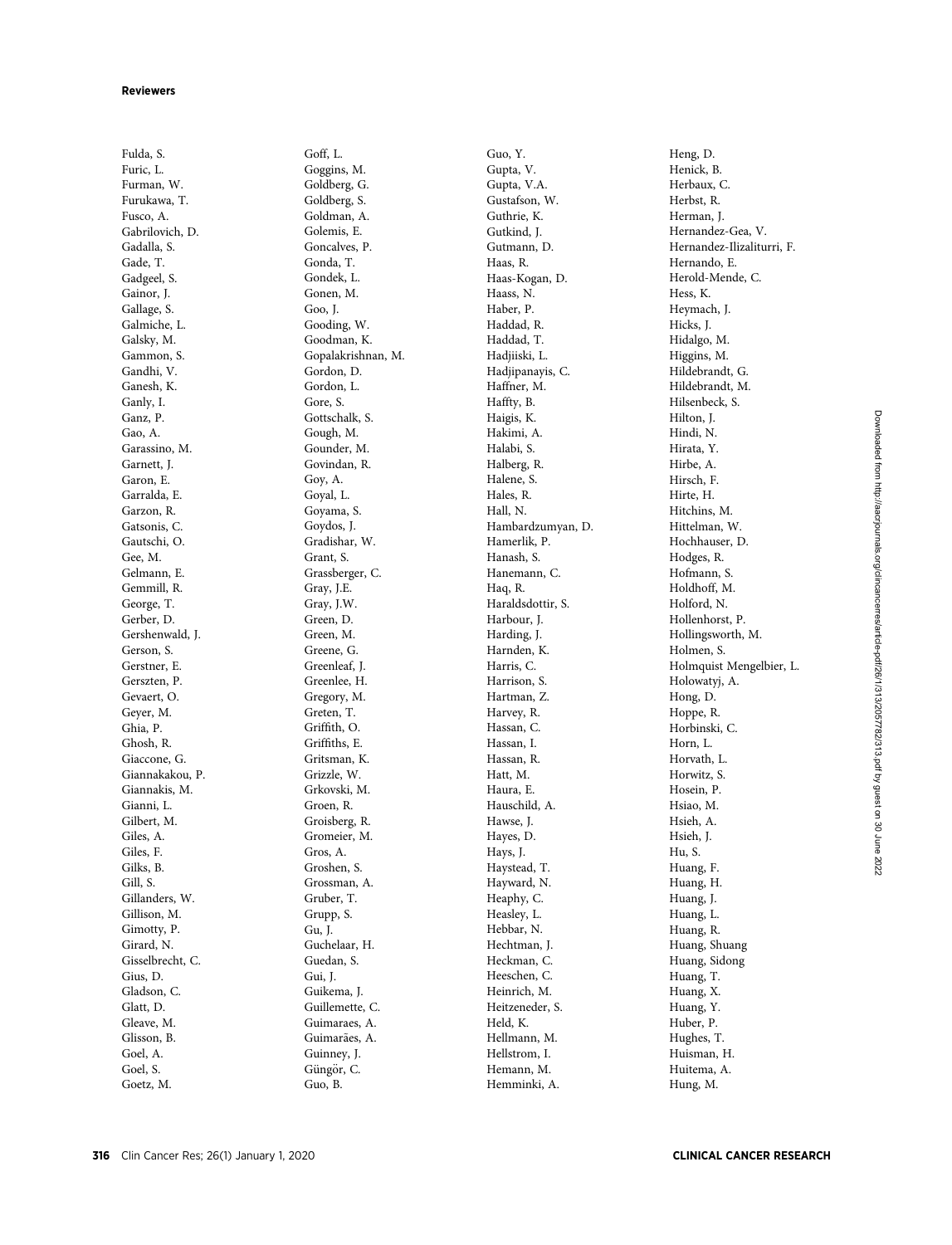Huo, D. Hurvitz, S. Hurwitz, M. Husain, H. Hwang, E. Hwang, J. Hwang, J.J. Hyman, D. Iacobuzio-Donahue, C. Iafrate, A. Ian, D. Iasonos, A. Illidge, T. Ilson, D. Inaba, H. Inderberg, E. Inman, B. Inman, G. Innocenti, F. Intlekofer, A. Irvine, D. Irwin, M. Isakoff, S. Ito, K. Iyer, G. Iyer, N. Iyer, S. Izar, B. Izzo, F. Jabado, N. Jacobs, P. Jacobson, C. Jaffe, E. Jager, M. Jahan, T. Jain, L. Jain, M. Jain, N. Jain, Rajan Jain, Rakesh Jakubikova, J. Jalkanen, S. James, C. Jamieson, D. Janjigian, Y. Jankowitz, R. Janku, F. Jänne, P. Janostiak, R. Janssen, R. Javed, S. Jayson, G. Jedlicka, P. Jen, J. Jeong, Y. Jeschke, M. Jessup, J. Jhaveri, K. Ji, H. Ji, Y. Joffe, E.

Johannessen, C. Johanns, T. Johnson, D. Johnson, F. Johnston, S. Johung, K. Jonasch, E. Jones, C. Jones, J. Josefsson, A. Joshua, A. Joshua, D. Juan, M. Jurczak, W. Kabos, P. Kaelin, W. Kähäri, V. Kalhor, N. Kalinski, P. Kalinsky, K. Kalos, M. Kambadakone, A. Kamihara, J. Kammula, U. Kamran, S. Kanojia, D. Kantarjian, H. Kapur, R. Karagiannis, S. Karajannis, M. Karam, S. Karanikas, V. Karp, J. Kasaian, K. Kaseb, A. Kashani-Sabet, M. Kasper, B. Kastritis, E. Katayama, R. Kaufman, D. Kaufman, H. Kaufman, J. Kaufmann, S. Kaumaya, P. Keane, F. Kebebew, E. Kelley, R. Kelly, K. Kelly, K.R. Kenny, H. Kepp, O. Kessler, S. Keyomarsi, K. Khaled, A. Khan, S. Khandekar, M. Khanna, K. Kietzmann, T. Kilcoyne, A. Kim, A. Kim, E.

Kim, H. Kim, J. Kim, M. Kim, Seongho Kim, Seungwon Kim, W. Kim, W.Y. Kim, Y. Kimple, R. King, T. Kirchhoff, T. Kirstein, M. Kisiel, J. Kislinger, T. Klatte, T. Kleer, C. Klein, U. Klempner, S. Klibanov, A. Kloor, M. Kluger, H. Klusmann, J. Knauf, J. Knowles, S. Knudsen, B. Knudsen, K. Ko, A. Ko, E. Koay, E. Köbel, M. Koch, R. Kohn, E. Kohno, T. Kohsaka, S. Kolesar, J. Konecny, G. Konner, J. Konopleva, M. Kontny, U. Kontos, D. Kopetz, S. Korc, M. Kordasti, S. Koritzinsky, M. Kotecki, N. Koutcher, J. Kozono, D. Kramm, C. Krarup-Hansen, A. Krause, M. Kridel, R. Krieg, A. Krieg, C. Krishna, M. Kristeleit, R. Kroetz, D. Krolewski, J. Kroon, J. Krzyzanowski, P. Kuang, M. Kudchadkar, R.

Kueppers, R. Kuhl, C. Kumar, A. Kumar, R. Kumar, S. Kumar, S.K. Kummar, S. Kunz, P. Kupper, T. Kurland, B. Kurmasheva, R. Kurtz, D. Kutny, M. Kwiatkowski, D. Kwong, L. Kwong, Y. Kyi, C. Kyprianou, N. Kyula, J. Labgaa, I. Lacey, S. Lachenmayer, A. Lagan a, A. Lai, J. Lal, A. Lam, H. Lamba, J. Lambin, P. Lambros, M. Landen, C. Landgren, O. Lane, A. Lane, S. Lang, J.E. Lang, J.M. Lange, C. Langendijk, J. Langer, R. Lara, P. Lassman, A. Laurent-Puig, P. LaViolette, P. Law, C. Lawson, K. Lazar, A. Lazzari, L. Le Teuff, G. Le, D. Le, L. Lecomte, N. Ledermann, J. Lee, C. Lee, D. Lee, H. Lee, Jason Lee, John Lee, Juheon Lee, Jung-Min Lee, Ju-Whei Lee, M. Lee, Y.

Downloaded from http://aacrjournals.org/clincancerres/article-pdf/26/1/313/2057782/313.pdf by guest on 30 June Downloaded from http://aacrjournals.org/clincancerres/article-pdf/26/1/313/2057782/313.pdf by guest on 30 June 20222022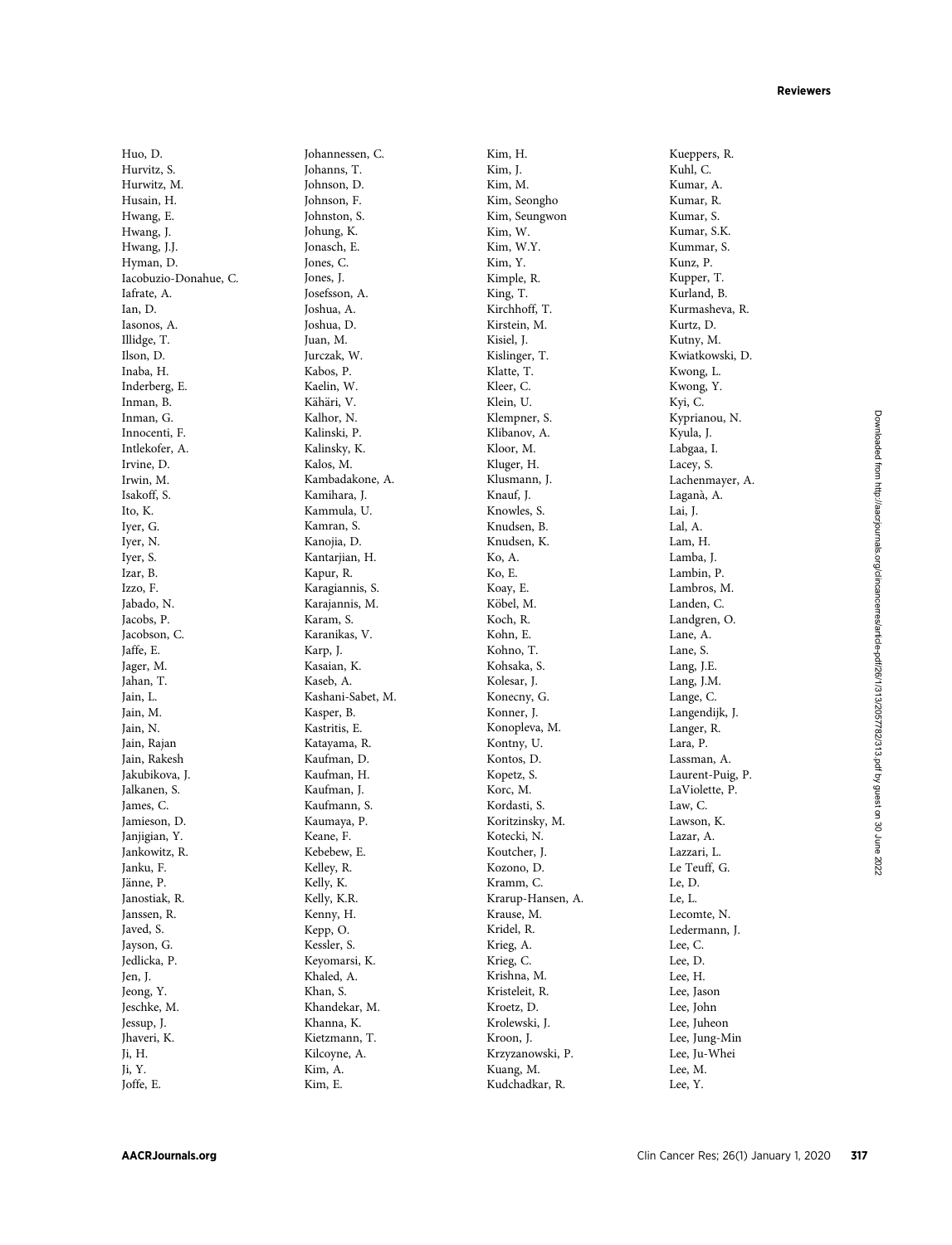Lefrancois, P. Lennes, I. Lenz, H. Leof, E. Leong, S. Lerner, S. Letouzé, E. Levin, V. Levine, D. Levine, R. Levy, A. Levy, B. Lew, G. Lewis, J. Lheureux, S. Li, B. Li, G. Li, H. Li, Jing Li, Jinluan-li Li, M. Li, R. Li, S. Li, W. Lian, C. Liang, F. Lianidou, E. Liao, Z. Licht, J. Liebner, D. Liesveld, J. Lieu, C. Lightdale, C. Ligibel, J. Lim, M. Lin, C. Lin, N. Lindeman, G. Lindeman, N. Linden, H. Lipkin, S. Litton, J. Litvinov, I. Liu, D. Liu, H. Liu, L. Liu, Minetta Liu, Ming Liu, Mingli Liu, P. Liu, X. Liu, Z. Lizee, G. Llor, X. Lo, S. Lockman, P. Lode, H. Loges, S. Loh, M. Lolkema, M. London, C.

Lopez, G. Lopez, J. Lopez-Garcia, C. López-Guerrero, J. Lordick, F. Loree, J. LoRusso, P. Lotan, T. Lotze, M. Loupakis, F. Lovly, C. Lowenstein, P. Lu, D. Lu, Q. Lu, X. Lui, W. Luke, J. Luo, J. Luoh, S. Lupo, P. Lupold, S. Lusk, C. Lyerly, H. Lynch, P. Lyng, H. Ma, B. Ma, C. Ma, J. Ma, L. Ma, P. Ma, W. Macarulla, T. MacKay, H. Madsen, S. Magbanua, M. Mager, D. Mahajan, N. Mahmood, U. Maitland, M. Maitra, A. Majzner, R. Maki, R. Makinde, A. Makishima, H. Makrigiorgos, G. Malek, S. Maleki, S. Malorni, L. Mamonkin, M. Manasanch, E. Mancias, J. Mancikova, V. Mans field, A. Mantovani, A. Mantzaris, I. Mar, B. Marabelle, A. Marchiò, S. Marcucci, G. Margolin, K. Margulis, V.

Mariadason, J. Marisi, G. Marks, I. Marks, J. Maron, S. Marosi<sub>C</sub>. Marron, T. Martens, J. Martin, L. Martín, M. Martin, T. Martinez, P. Martinez-Climent, J. Marullo, R. Marx, A. Mason, R. Massard, C. Mateo, J. Mateos, M. Mato, A. Matsumoto, K. Matthay, K. Matulonis, U. Maude, S. Mayer, E. Mazar, A. Maziarz, R. Mazzolini, G. McArthur, G. McArthur, H. McBride, S. McCarthy, P. McCarty, J. McCarville, M. McCoach, C. McConathy, J. McConkey, D. McCrea, H. McCune, J. McKay, R. McLaughlin, R. McNeish, I. McQuade, J. Medema, J. Mehnert, J. Mehta, A. Mehta, M. Mehta-Shah, N. Meijer, G. Meisel, J. Melcher, A. Melenhorst, J. Melero, I. Melief, C. Melisi, D. Melisko, M. Mell, L. Mellinghoff, I. Meltzer, S. Menéndez, P. Meng, D.

Menter, D. Meric-Bernstam, F. Mettu, N. Metz, J. Meyer, T. Meza-Zepeda, L. Mezquita, L. Michaelis, L. Miglarese, M. Miguela, V. Milde, T. Miller, C. Miller, G. Miller, J. Miller, P. Miller, R. Miller, T. Miller, V. Millis, S. Milosevic, M. Mims, A. Min, Y. Minard, C. Miner, T. Minna, J. Mirza, M. Mitchell, D. Mitchell, J. Mitchell, T. Mitsudomi, T. Mo, C. Moasser, M. Mohy-ud-Din, H. Mok, T. Mondal, S. Montal, R. Montero, J. Montero, P. Montgomery, B. Montironi, C. Monzó, M. Moon, D. Moore, K. Morgat, C. Morris, J. Morris, L. Morris, M. Morris, V. Morrissey, C. Moschos, S. Moskowitz, A. Moss e, Y. Mostaghel, E. Motohashi, S. Mouillet-Richard, S. Mouw, K. Mraz, M. Mu, W. Mueller, P. Muggia, F. Mühlenberg, T.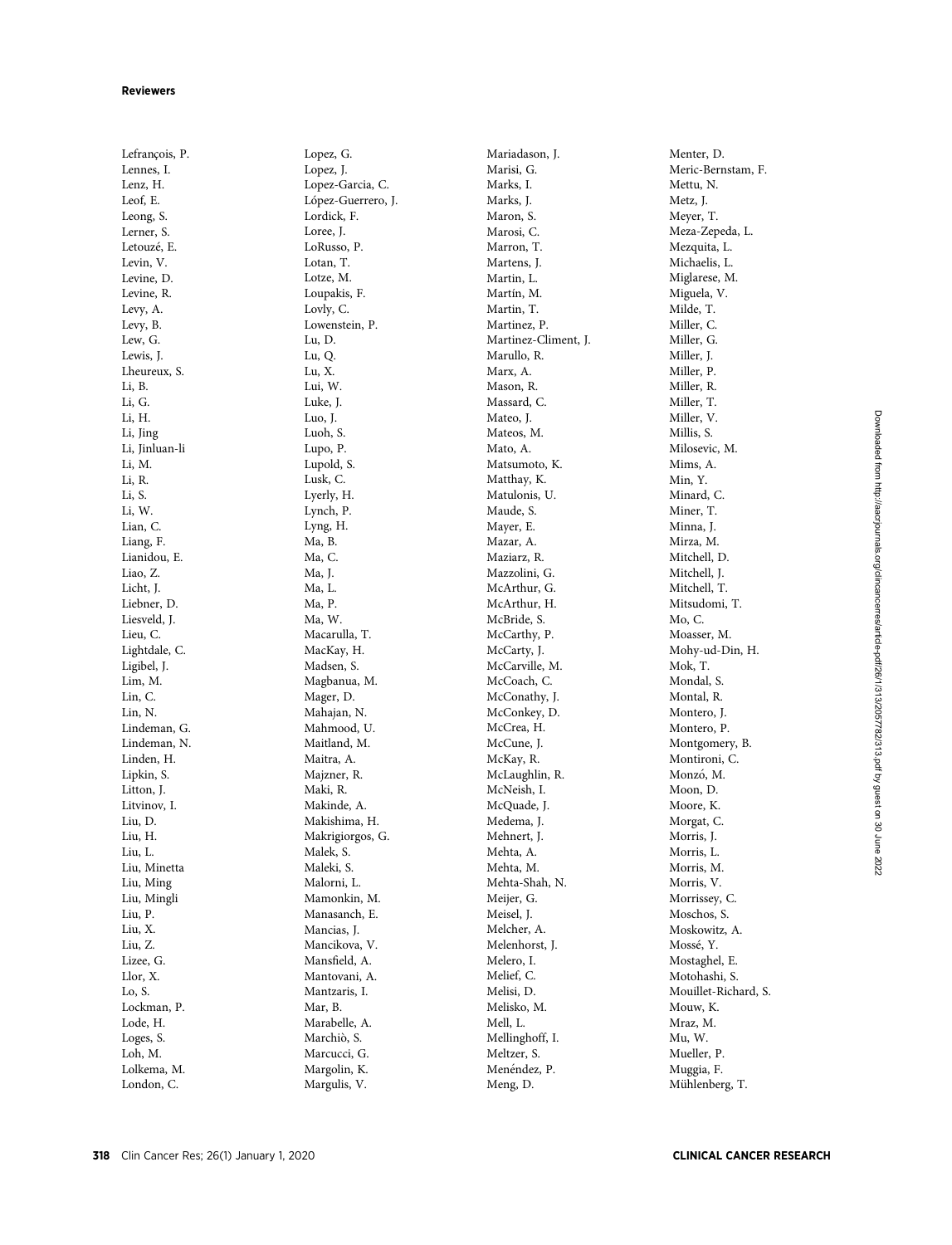Mukhtar, H. Mulé, J. Mullally, A. Müller-Tidow, C. Mullighan, C. Munshi, H. Munster, P. Murakami, M. Murphy, M. Murray, P. Murtaza, M. Mutch, D. Mutis, T. Myers, J. Myklebost, O. Nabavizadeh, S. Nagpal, S. Nahed, B. Naidoo, J. Nakagawa, H. Nam, B. Nam, D. Nanus, D. Napel, S. Nathan, C. Nault, J. Neel, B. Nelson, A. Nelson, P. Nelson, W. Nemenoff, R. Nephew, K. Neri, A. Neskey, D. Newcomb, P. Nghiem, P. Nguyen, P. Nguyen, R. Nicola, J. Nicolaides, T. Niedermann, G. Niemann, C. Nijhof, I. Nimeiri, H. Nishio, K. Nitiss, J. Nixon, A. Nooka, A. Noopur, R. Nör, J. Nowak, A. Nowakowski, G. Nowicki, T. Nowikovsky, K. Nucera, C. Oberstein, P. O'Cearbhaill, R. Ocio, E. Odum, N. Oesterreich, S. Offer, S.

Okada, H. Olawaiye, A. O'Leary, B. O'Leary, J. Olive, D. Olive, K. Omuro, A. Onaitis, M. Önder, Ö. Ondrey, F. Oosting, J. Opferman, J. O'Regan, R. O'Reilly, E. Oren, M. Orentas, R. Orsulic, S. Orth, J. Ortiz-Cuaran, S. Osborne, R. O'Shaughnessy, J. Ostrovnaya, I. Østrup, O. O'Sullivan, C. O'Sullivan, J. Otani, K. Othus, M. Ott, P. Ou, S. Overman, M. Ow, T. Owonikoko, T. Oxnard, G. Özdaş, S. Pacak, K. Pacheco, J. Pachynski, R. Padda, S. Paik, J. Paik, P. Pal, K. Pal, S. Palanichamy, K. Palanisamy, V. Paller, C. Palomero, T. Panageas, K. Pandha, H. Pant, S. Pantel, A. Pantel, K. Papagiannakopoulos, T. Pappo, A. Paragios, N. Parchment, R. Parekh, S. Parikh, A. Parikh, S. Park, B. Park, J.H.

Park, J.W. Park, S. Parker, B. Parsons, W. Pasca di Magliano, M. Pastan, I. Pastorino, U. Patel, C. Patel, J. Patel, S. Patierno, S. Patrignani, P. Paulos, C. Paulus, A. Pawelec, G. Paweletz, C. Pearson, A.D.J. Pearson, A.T. Pedrosa, I. Peereboom, D. Peipp, M. Penel, N. Peng, W. Pennell, N. Peñuelas, I. Peoples, G. Peppelenbosch, M. Pereira, A. Perez-Gracia, J. Pérez-Hernández, M. Pérez-Simón, J. Perez-Soler, R. Perucho, M. Petricoin, E. Phan, L. Pickering, C. Piekarz, R. Pierga, J. Pierron, G. Pihlajamaa, P. Pikarsky, E. Pili, R. Pilkington, G. Pillarisetty, V. Pinho, S. Pinto, N. Pisaneschi, F. Piscaglia, F. Platten, M. Plesner, T. Plummer, R. Plunkett, W. Plymate, S. Poggio, M. Poirier, J. Politi, K. Polley, E. Pollyea, D. Polyak, K. Ponz-Sarvise, M. Poropatich, K.

Posadas, E. Posey, A. Possemato, R. Postow, M. Potter, D. Poulikakos, P. Powell, S. Pratilas, C. Preat, V. Prenen, H. Press, M. Price, T. Priceman, S. Prieto, V. Prise, K. Pryma, D. Przybyl, J. Psyrri, A. Puglisi, F. Puigvehi, M. Puri, S. Purow, B. Pusztai, L. Qadan, M. Quigley, D. Raab, M. Raben, D. Rabin, K. Rabkin, S. Racioppi, L. Rader, D. Radvanyi, L. Rae, J. Raghav, K. Raghunand, N. Rahma, O. Rahman, R. Rai, K. Raj, N. Ramalingam, S. Raman, V. Ramanathan, R. Ramaswamy, V. Ramkissoon, S. Rana, A. Rao, A. Rao, C. Rao, G. Rao, P. Ratain, M. Ratan, R. Ratcliffe, P. Rathmell, W. Rau, R. Ravizzini, G. Rebecca, V. Reck, M. Reckamp, K. Reid, J. Reilley, M. Rekhtman, N.

Downloaded from http://aacrjournals.org/clincancerres/article-pdf/26/1/313/2057782/313.pdf by guest on 30 June Downloaded from http://aacrjournals.org/clincancerres/article-pdf/26/1/313/2057782/313.pdf by guest on 30 June 20222022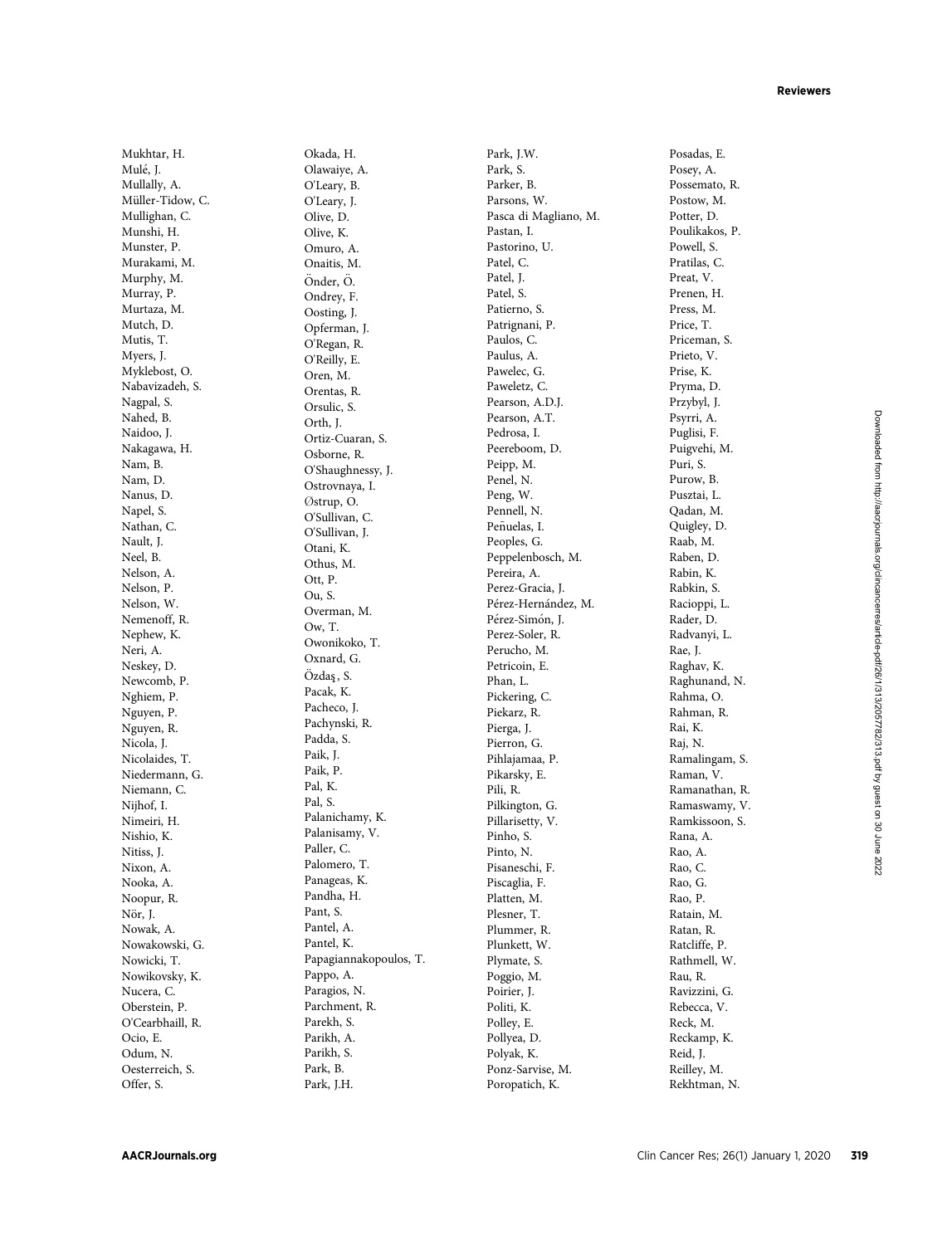Restifo, N. Reuter, V. Reynolds, C. Reynolds, K. Riaz, N. Ribas, A. Rich, J. Richardson, A. Richardson, P. Richter, J. Riechelmann, R. Ried, T. Riely, G. Riesco-Eizaguirre, G. Riess, J. Rimawi, M. Rimm, D. Rini, B. Rizos, H. Roayaie, S. Robbins, P. Roberts, A. Roberts, K. Robinson, G. Robinson, S.I. Robinson, S.P. Roccaro, A. Rocco, J. Rodig, S. Rodriguez-Canales, J. Roeder, I. Roeker, L. Roesch, A. Roessler, S. Roland, C. Rolny, C. Romesser, P. Rosell, R. Rosen, S. Rosenbaum, J. Rosenberg, D. Rosenberg, J. Rosenblatt, J. Rosenthal, E. Roses, R. Rosner, M. Rossi, D. Rota, R. Roth, P. Roussos Torres, E. Rowinsky, E. Roychowdhury, S. Rubin, B. Rubin, M. Rubinstein, L. Rubnitz, J. Rudek, M. Rudin, C. Rugo, H. Rushing, D. Rutka, J.

Ryan, C. Ryan, D. Rynne-Vidal, A. Saal, L. Saba, N. Sabbatini, P. Sabbatino, F. Sabri, S. Sachdev, D. Sacher, A. Sade-Feldman, M. Sadelain, M. Saenger, Y. Sahin, U. Saidu, N. Salazar, R. Salgado, R. Salles, G. Sampath, D. Sampson, J. Sanai, N. Sanchez-Perez, L. Sanmamed, M. Santa-Maria, C. Sargur Madabushi, S. Sarkar, G. Sarkaria, J. Sarnaik, A. Sarobe, P. Sartor, O. Sato, T. Saunthararajah, Y. Saura, C. Sausville, E. Savoldo, B. Scadden, D. Scagliotti, G. Scala, S. Scaltriti, M. Scarpa, A. Scheer, M. Schenk, E. Schermer, B. Scherpereel, A. Schilder, R. Schillaci, R. Schimmer, A. Schinke, C. Schlacher, K. Schlaepfer, D. Schleiermacher, G. Schlom, J. Schmidt, L. Schmidt, N. Schmitt, F. Schnabel, F. Schneider, G. Schober, S. Schoenfeld, J. Schott, A. Schram, A.

Schrump, D. Schuemann, J. Schuetze, S. Schwab, M. Schwabe, R. Schwartz, L. Schwartz, S. Schweizer, M. Schwenck, J. Scolyer, R. Scotet, E. Seckinger, A. Seethala, R. Segal, N. Segui, B. Seiden, M. Sekido, Y. Sekulic, A. Seoane, J. Serkova, N. Serra, V. Serraino, D. Sevick-Muraca, E. Shah, M. Shapiro, G. Sharabi, A. Sharma Saha, S. Sharma, D. Sharma, M. Sharma, Padmanee Sharma, Priyanka Sharma, R. Sharma, S. Sharon, E. Shatsky, R. Shaw, A. Shea, C. Shelat, A. Shen, J. Shen, Q. Shen, R. Shenoy, N. Sher, D. Shi, C. Shi, Q. Shia, J. Shih, I. Shiku, H. Shimamura, T. Shitara, K. Shively, J. Sholl, L. Shoushtari, A. Shroff, R. Shuch, B. Shyr, Y. Sia, D. Sibson, N. Siddiqi, T. Sidhu, S. Siegel, D.

Siegelin, M. Silwal-Pandit, L. Simone, C. Singh, A. Singh, N. Singh, P. Singh, R. Singhal, S. Singhi, A. Sinicrope, F. Sitkowsky, M. Skinner, H. Sklavenitis-Pisto fidis, R. Skoulidis, F. Sleijfer, S. Slingluff, C. Slovin, S. Smalley, K. Smerage, J. Smith, C. Smith, E. Smith, J. Smith, K. Smith, S. Smith, T. Smyth, E. Smyth, M. Snook, A. Snuderl, M. Snyder, A. Soares, H. Soffietti, R. Solomon, B. Somasundaram, R. Song, S. Song, W. Soo, R. Sood, A. Sorenmo, K. Soria, J. Sosman, J. Soumerai, J. South, A. Sowalsky, A. Sparano, J. Speers, C. Speicher, M. Spektor, A. Spentzos, D. Spranger, S. Spratt, D. Spring, L. Srivastava, P. Stachler, M. Stadler, Z. Staehler, M. Stagg, J. Stamatopoulos, K. Stancato, L. Stanczyk, F. Stanger, B.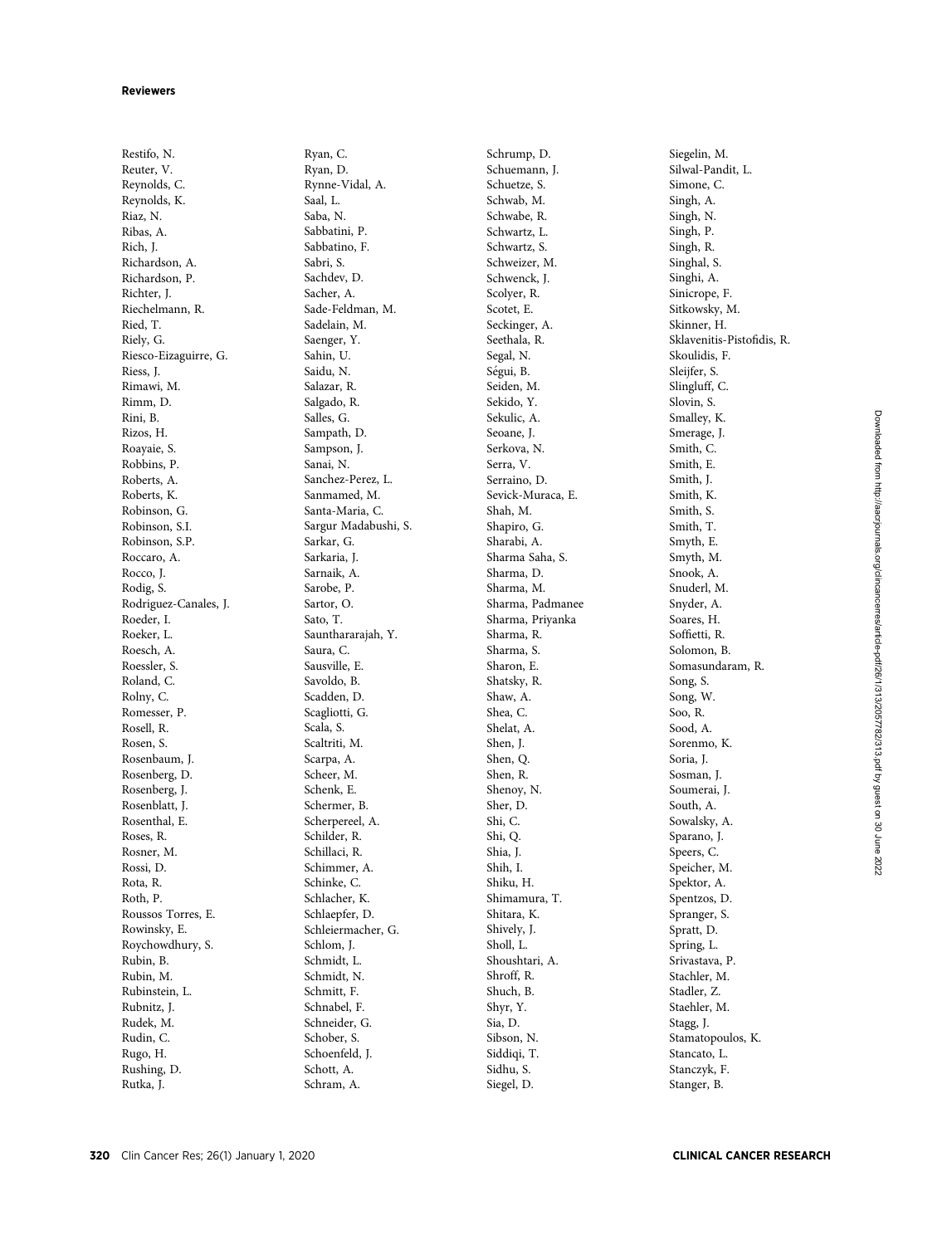Stapleton, S. Starling, N. Stearns, V. Steeg, P. Steele, A. Stein, E. Stemmer-Rachamimov, A. Stern, M. Stern, P. Stewart, C. Stewart, E. Stinchcombe, T. Stoecklein, N. Storkus, W. Stott, S. Stover, D. Strasser, A. Stricker, T. Strickler, J. Stringer-Reasor, E. Stupp, R. Subbiah, V. Subudhi, S. Sukumar, S. Sullivan, R. Sunwoo, J. Suzuki, M. Suzuki, R. Svane, I. Swain, S. Sweis, R. Sykes, S. Symmans, W. Szmulewitz, R. Sznol, M. Szydlowska, M. Tabatabai, G. Tabernero, J. Tagawa, S. Tai, Y. Takimoto, C. Taldone, T. Talmadge, J. Tam, C. Tan, D. Tan, D.S.W. Tanabe, K. Taniguchi, C. Tannir, N. Tannous, B. Tanuma, N. Tarantino, G. Tartour, E. Tasian, S. Tateishi, K. Taube, J. Tawbi, H. Taylor, Jennie Taylor, Jeremy Taylor, Justin Taylor, R.

Teachey, D. Teicher, B. Telli, M. ten Hacken, E. Teng, M. Terezakis, S. Terpos, E. Testa, J. Tetzlaff, M. Tew, K. Theruvath, J. Theuer, C. Thierry, A. Thomas, P. Thomas, R. Thomas, T. Tibes, R. Tie, J. Ting, D. Tinhofer, I. Tinhofer-Keilholz, I. Tinker, A. Tinkle, C. Tiwari, P. Tlsty, T. Tod, M. Tolaney, S. Tomasson, M. Tomita, Y. Tonon, G. Torikai, H. Torlakovic, E. Torrecilla, S. Torrens, L. Toyooka, S. Tran, P. Tran, P.T. Trimble, C. Tripathy, D. Trippa, L. Troester, M. True, L. Tsai, K. Tsai, S. Tsao, M. Tsui, D. Tsuji, Y. Tsukahara, T. Tuli, R. Turaga, K. Tuttle, R. Tykodi, S. Uddin, S. Udhane, S. Ueki, K. Umana, P. Uppaluri, R. Urba, W. Uttam, S. Uzzo, R. Vacca, A.

Vadlamudi, R. Vail, D. Vaishampayan, U. Valeri, N. Valiente, M. Van Allen, E. Van Blarcom, T. Van Diest, P. van Dyk, L. van Erp, A. van Erp, N. Van Etten, R. van Galen, P. van Hall, T. Van Mater, D. Van Obberghen-Schilling, E. van Rhee, F. van Tellingen, O. Van Tine, B. Van Vlierberghe, P. Van Waes, C. van Zandwijk, N. Vanderhyden, B. Vassileva, V. Veal, G. Venook, A. Vens, C. Vera, J. Verginadis, I. Verma, A. Verschraegen, C. Vetto, J. Vickers, A. Vilar, E. Villanueva, A. Villanueva, J. Villar, V. Villaruz, L. Vincent, B. Viola-Villegas, N. Viswanathan, S. Vogelbaum, M. Vogler, M. von Bubnoff, N. von Felden, J. Von Hoff, D. Vuckovic, S. Vyas, P. Wages, N. Wagner, A. Wagner, M. Wainberg, Z. Wainwright, D. Wakelee, H. Wakimoto, H. Walbert, T. Waldman, S. Walsh, J. Walsh, K. Walsh, N. Walter, M.

Wang, A. Wang, G. Wang, H. Wang, Jian Wang, Jun Wang, Li Wang, Liewei Wang, Q. Wang, S. Wang, W. Wang, Xin Wei Wang, Xinhui Wang, Yinghong Wang, Yulei Wang, Z. Wang-Gillam, A. Wardelmann, E. Ware, J. Wargo, J. Warram, J. Wasik, M. Watabe, K. Watanabe, T. Watson, P. Watts, J. Weber, J. Weber, W. Wechsler-Reya, R. Weekes, C. Wei, W. Weichselbaum, R. Weigelt, B. Weiner, D. Weiss, B. Weiss, J. Weller, M. Welner, R. Welsh, J. Wen, P. Wesseling, J. Westin, J. Westin, S. White, J. White, R. Whiteside, T. Whitlock, J. Whittemore, A. Wick, W. Widemann, B. Widlund, H. Wildes, T. Wilky, B. Will, B. Willard-Gallo, K. Willers, H. Willett, C. Williams, M. Williams, T. Willis, J. Willoughby, C. Wilmott, J.